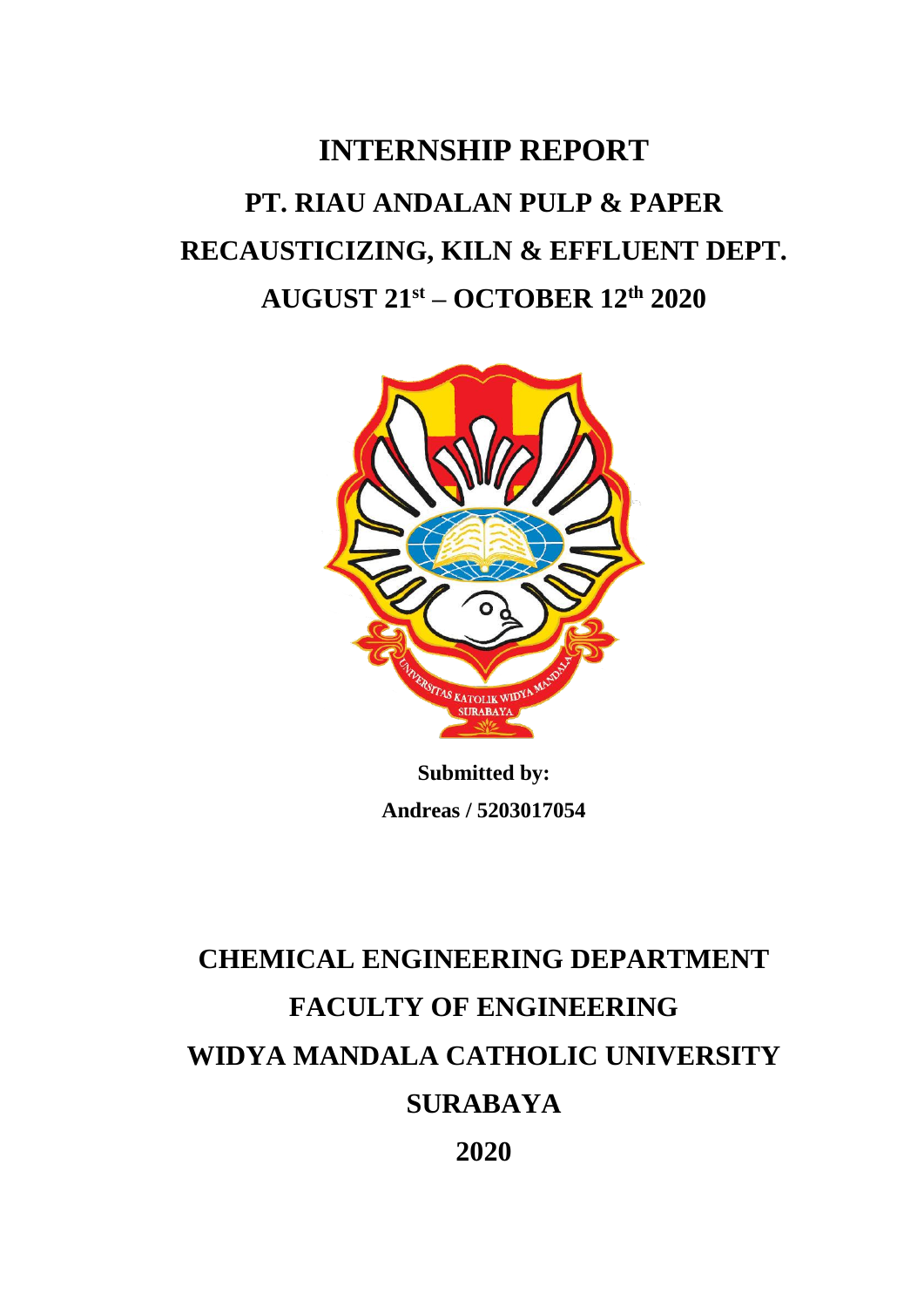### **LETTER OF APPROVAL**

Seminar of **INTERNSHIP** for student with identify below:

**Name : Andreas**

#### **NRP : 5203017054**

Has been conducted on October  $12<sup>th</sup>$  2020, therefore the student has fulfilled one of several requirements to obtain **Bachelor of Engineering** degree in **Chemical Engineering Department**, Faculty of Engineering, Widya Mandala Catholic University Surabaya.

Surabaya, October 12<sup>th</sup> 2020

Approved by **Department Trainer** 

**Principal Supervisor** 

**Head of Effluent** 

Irvan Kasiar

 $7.10.20$ Barkatul Aulia

Maria Yuliana, Ph.D. NIK. 521.18.1010

#### **Authorized by**

**Head of RKE Department** 

 $\sim$ 

Dedi Suhaimi

#### **Head of Chemical Engineering**

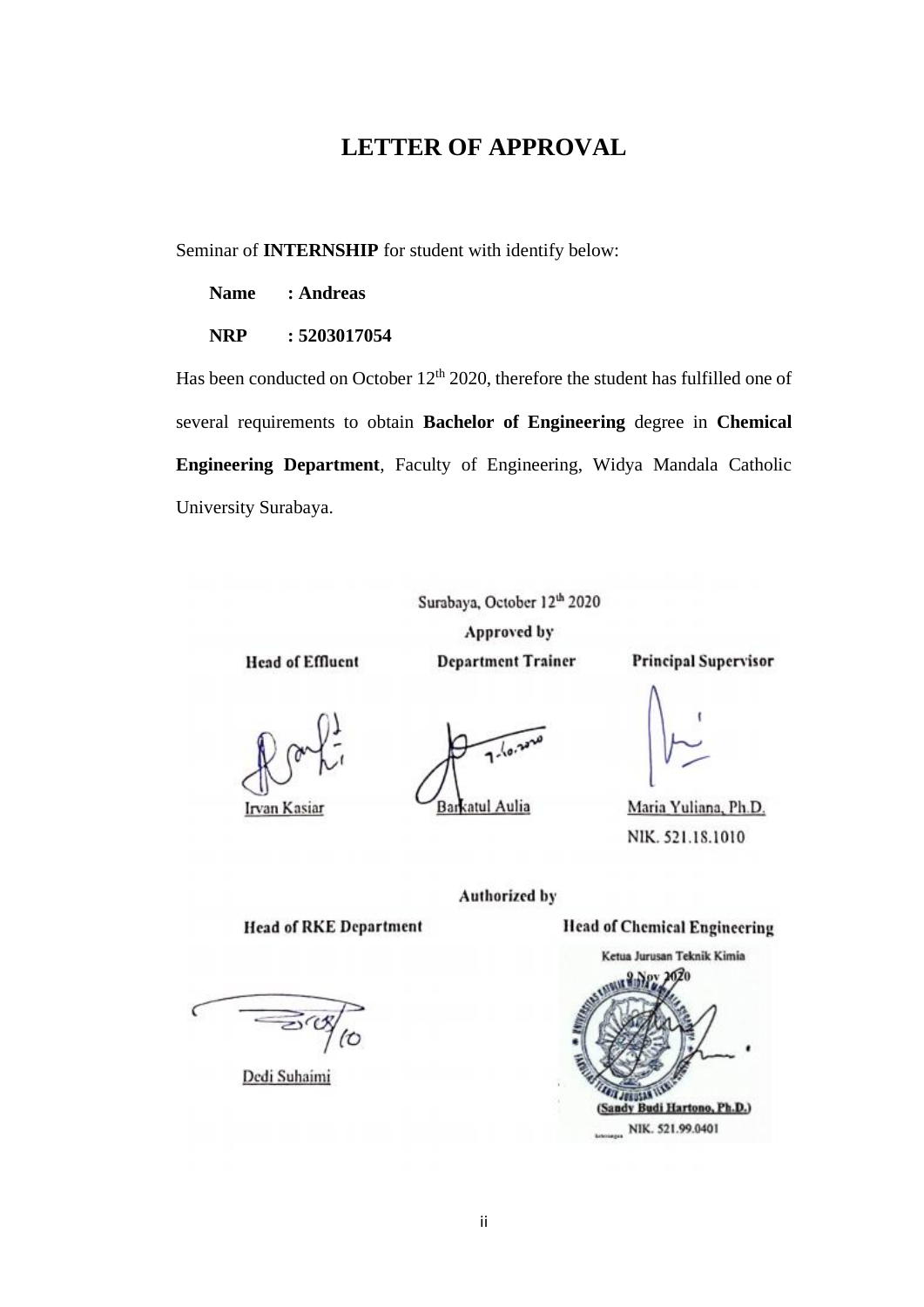### **COPYRIGHT AGREEMENT**

In order to support the development of science and technology, I am as the student

of Widya Mandala Catholic University Surabaya:

Name : Andreas

NRP : 5203017054

Agree to transfer the copyright of my INTERNSHIP REPORT

Title :

Internship Report PT. Riau Andalan Pulp & Paper

To be published in internet or other media (Digital Library of Widya Mandala Mandala Catholic University Surabaya) for academic purposes according to copyright law in Indonesia.

> Surabaya, October 12<sup>th</sup> 2020 **Author**

Andreas NRP. 5203017054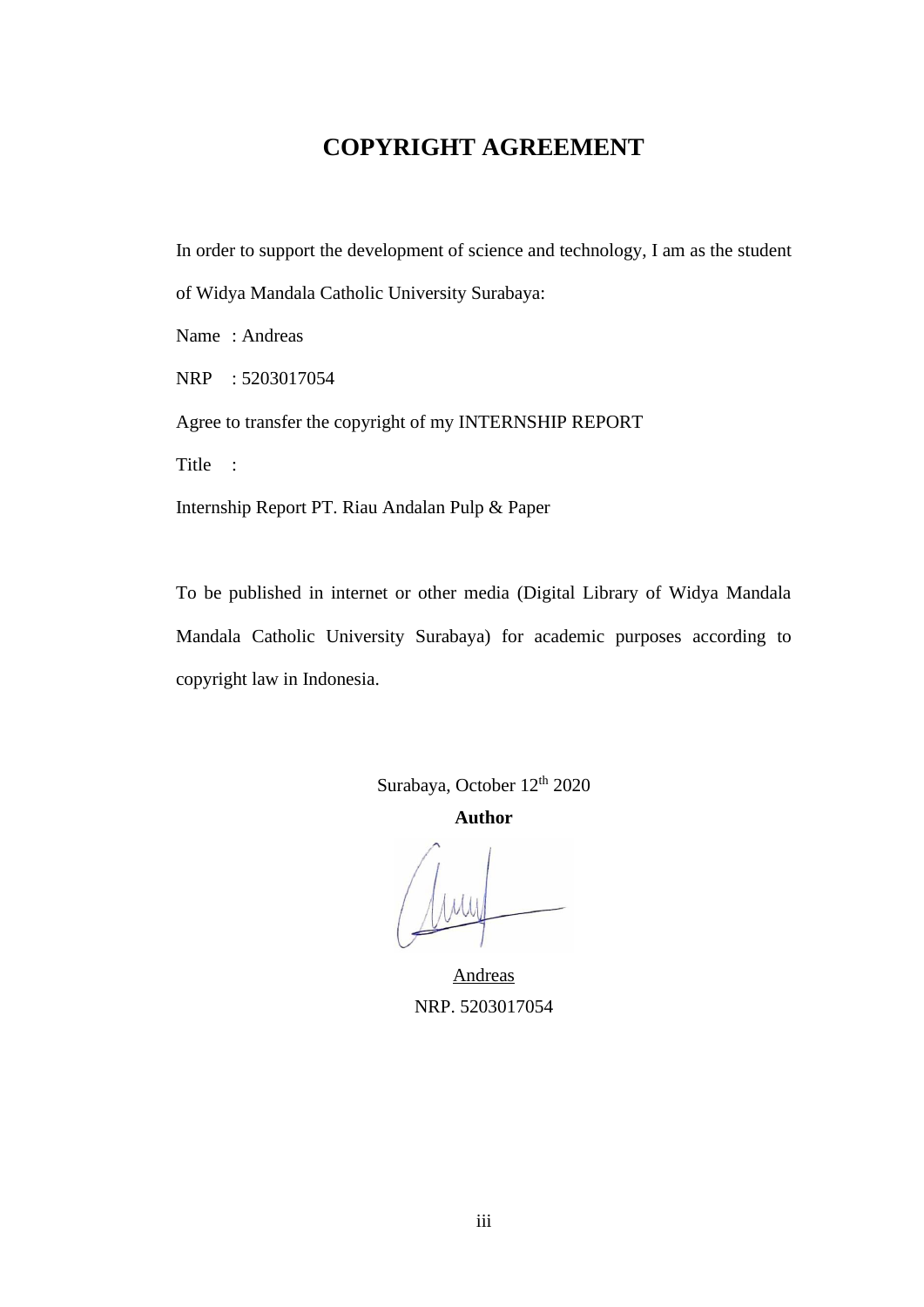## **LETTER OF DECLARATION**

I declare that this Internship Report was my own work and does not contain any material that belongs to the other, unless it was stated in the references. Should its known that this Internship Report belongs to others. I aware and accept the consequences that this Internship Report cannot be used as a requirement to obtain Bachelor of Engineering degree.

Surabaya, October 12th 2020

Student, **TERAI 63** ME **MPEL HFR591590** Andreas NRP. 5203017054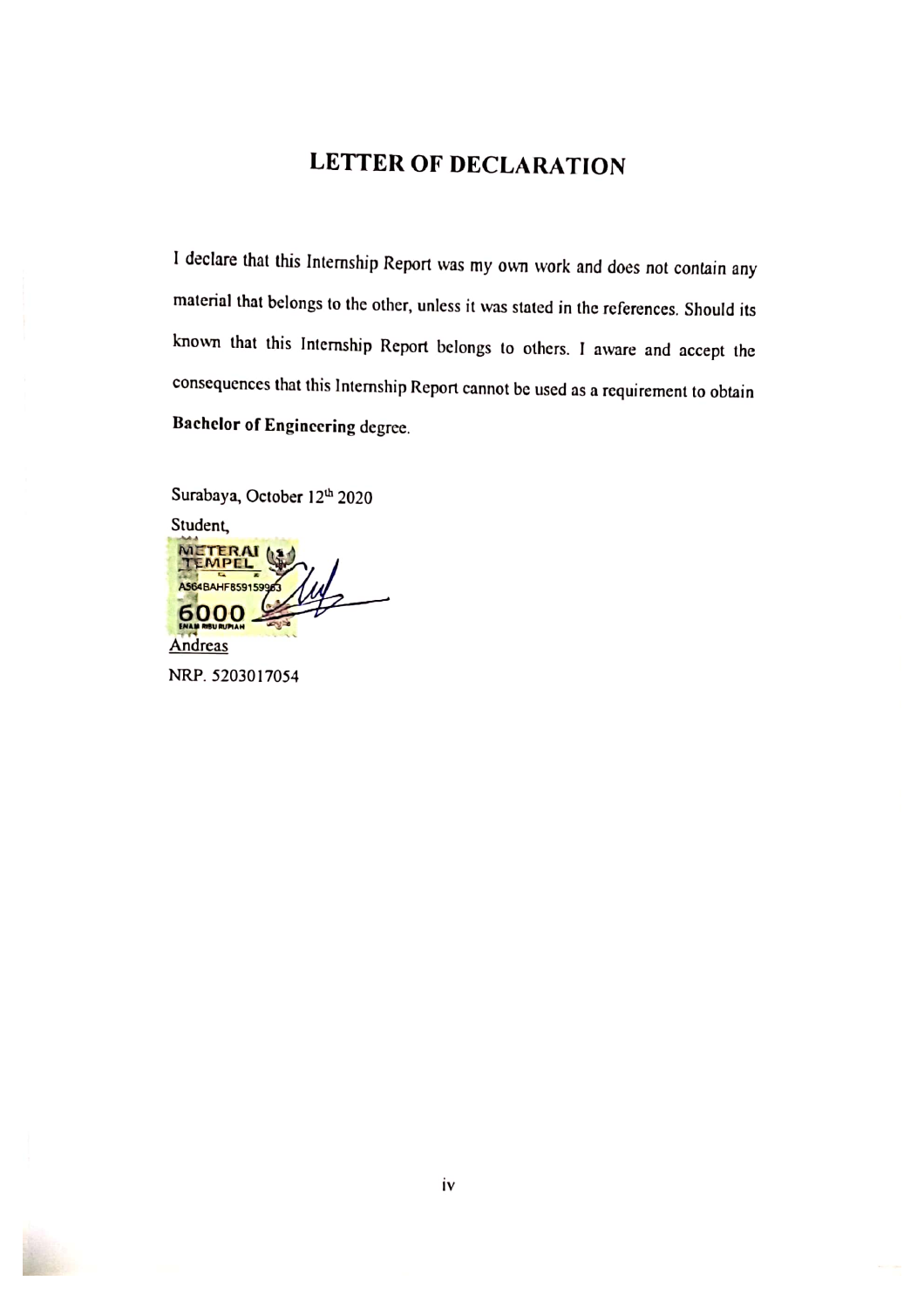#### **PREFACE**

First and foremost, praise be to God who has given His blessings, grace and gifts, so that the author can complete this Internship Project entitled "Internship Report PT. Riau Andalan Pulp & Paper" as well as expected in a timely manner. The purpose of making this Internship Report is to fulfil one of the requirements to obtain a Bachelor of Engineering in Chemical Department, Engineering Faculty, Widya Mandala Catholic University Surabaya.

The author realize that this Internship Project cannot be completed without the support of various parties, both morally and materially. Therefore, authors would like to thank all those who have helped in the preparation of this internship report, especially to:

- 1. Mr. Cliff Malonda, who has provided the opportunity to the author to do internship at PT. Riau Andalan Pulp & Paper;
- 2. Mr. Irvan Kasiar, as superintendent of Effluent Treatment Plant Department which give the opportunity to the author to do internship at Effluent Treatment Plant Department;
- 3. Mr. Pramudia, Mr. Dedi, & Mr. Barkatul Aulia who have helped author to provide data and guide the author during the internship.
- 4. Ms. Maria Yuliana, S.T., Ph.D. as supervisor for this internship project;
- 5. Mr. Sandy Budi Hartono, S.T., Ph.D., IPM. as Head of Chemical Engineering, Faculty of Engineering, Widya Mandala Catholic University Surabaya;
- 6. Parents, families and all parties who always provide material and non-material support so that the author can complete this Internship Report;

Finally, the authors hope for criticism and suggestions from readers for the perfection of this internship project. The authors also hope that this report can be useful for the advancement of science and technology for readers.

Surabaya, October 12<sup>th</sup> 2020

Andreas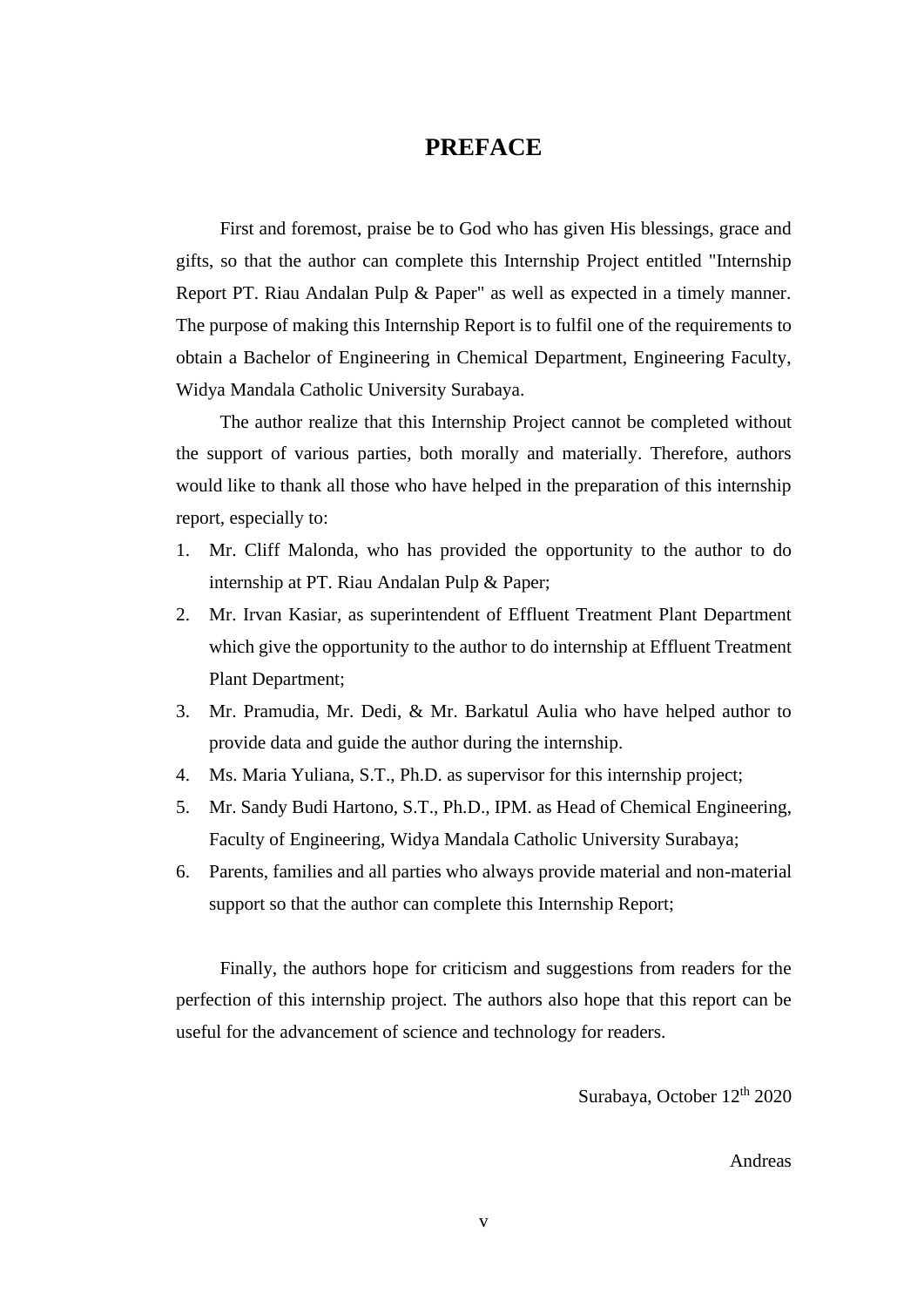# **CONTENTS**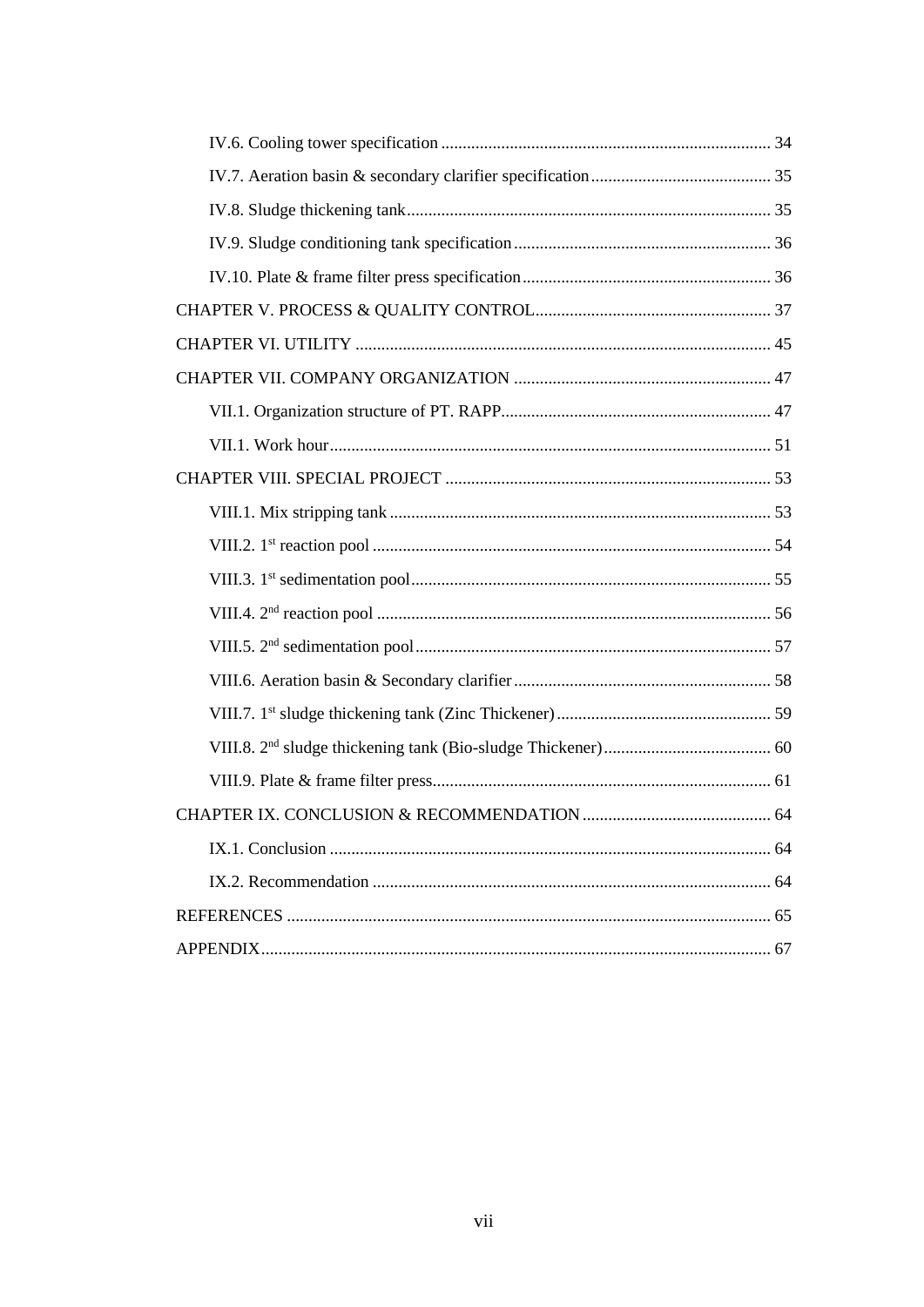# **LIST OF FIGURES**

| Figure III.11. Top view (left) & bottom view (right) of Hopper31 |  |
|------------------------------------------------------------------|--|
|                                                                  |  |
|                                                                  |  |
|                                                                  |  |
|                                                                  |  |
|                                                                  |  |
|                                                                  |  |
|                                                                  |  |
|                                                                  |  |
|                                                                  |  |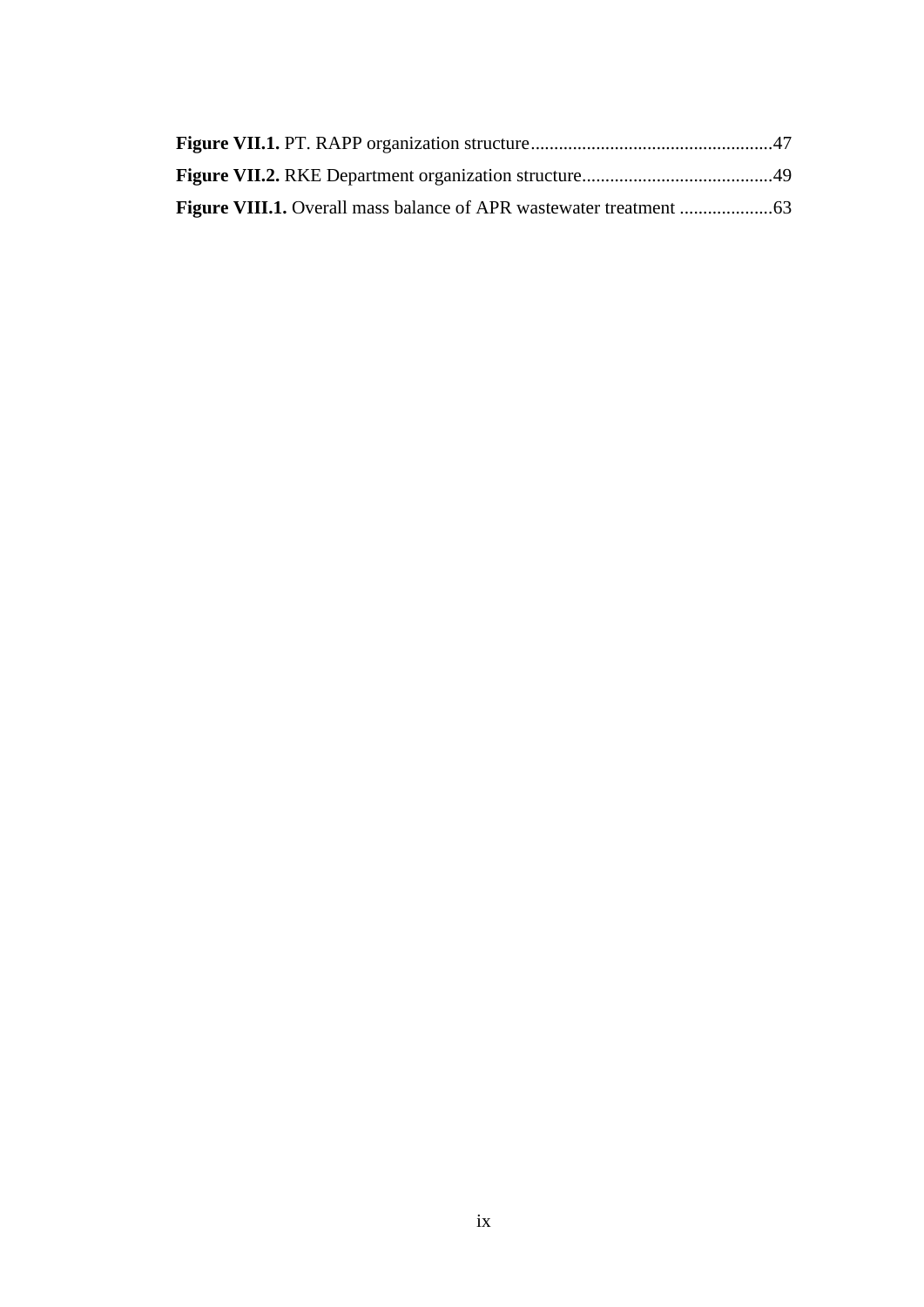## **LIST OF TABLES**

| Table II.1. Wastewater quality standards for the pulp & paper industry 14 |
|---------------------------------------------------------------------------|
|                                                                           |
|                                                                           |
|                                                                           |
|                                                                           |
|                                                                           |
|                                                                           |
|                                                                           |
|                                                                           |
|                                                                           |
|                                                                           |
|                                                                           |
|                                                                           |
|                                                                           |